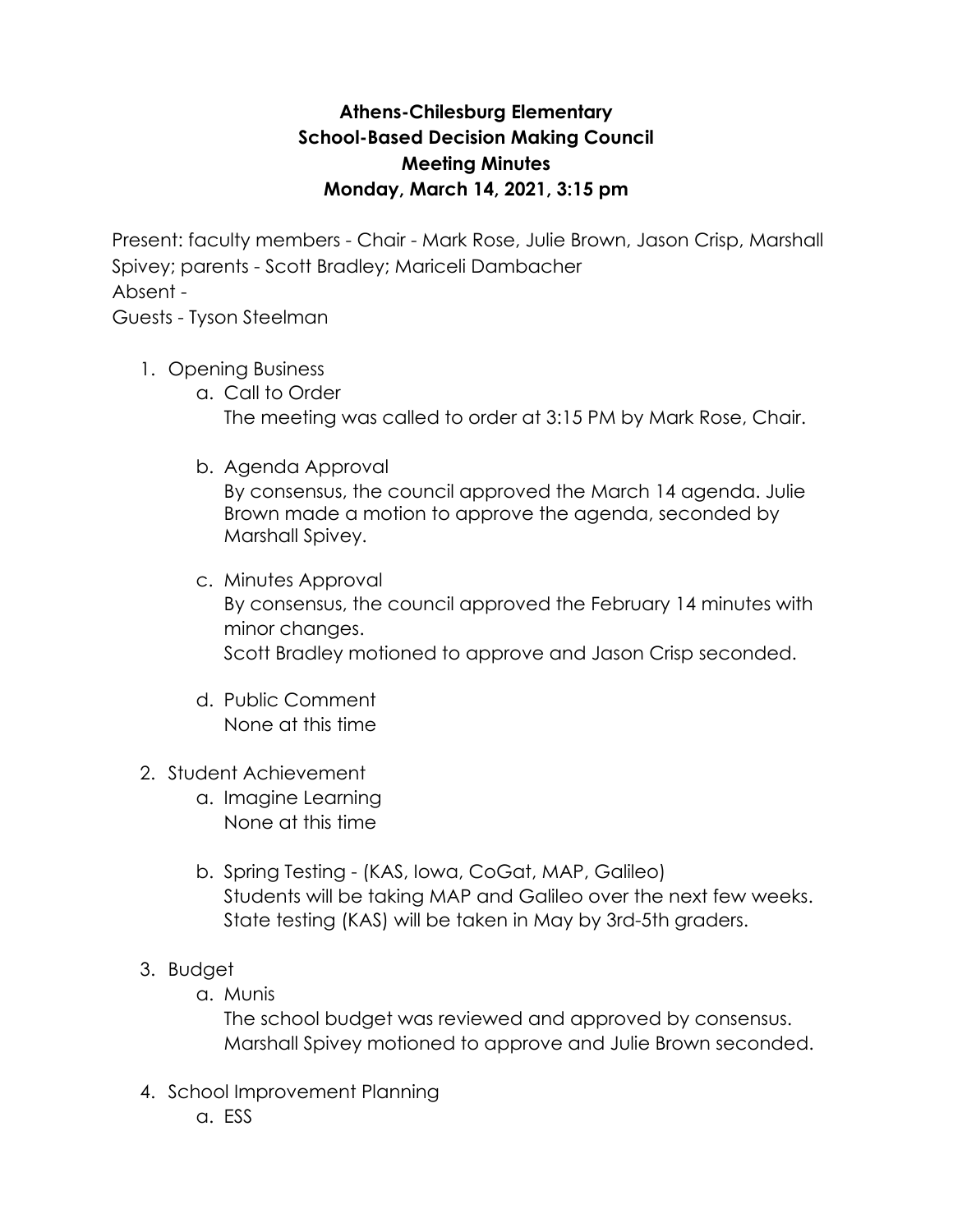ACE will be holding ESS April 11-14 from 2:45-4:15. There are 20 staff members that will be helping with ESS. ESS will be available for 1st-5th graders. K decided that ESS probably wouldn't be very beneficial for their students. There will be 4 teachers servicing each grade level. Students who are at an apprentice level were the ones targeted for receiving ESS surveys. The ESS letters were prepared today and will be sent home with students tomorrow.

b. Summer Ignite - Plans/Proposal

Summer Ignite will be June 6-30 (Monday-Thursday 8:00-12:30) for K-5 students. It will also be held July 25-28 (8:00-12:30) for incoming Kindergarten students. A student interest survey will be sent out soon.

## 5. Review

- a. District Mission & Vision Mr. Rose reviewed the district's mission and vision with the council.
- b. School Mission, Vision & Beliefs Mr. Rose reviewed the school's mission, vision, and beliefs with the council.
- c. Attendance

Our YTD attendance is 96.60%. This is up from the previous month.

d. PTA

The PTA has agreed to purchase another Literacy Footprints kit. This will provide each grade level 2 kits to use.

- e. Bylaws Student Assignment, School Day Schedule, School Space Mr. Rose discussed Student Assignment, School Day Schedule and School Space with the council.
- f. Professional Development for Summer 2022 Mr. Rose shared the PD calendar and proposed plan with the council. Scott Bradley motioned to approve and Jason Crisp seconded.

## 6. New Business/Other Business

a. Facilities Update The new IFP boards are in and have been delivered to staff that needed/wanted them. Once Fayette County is out of the red for Covid, masks will become optional.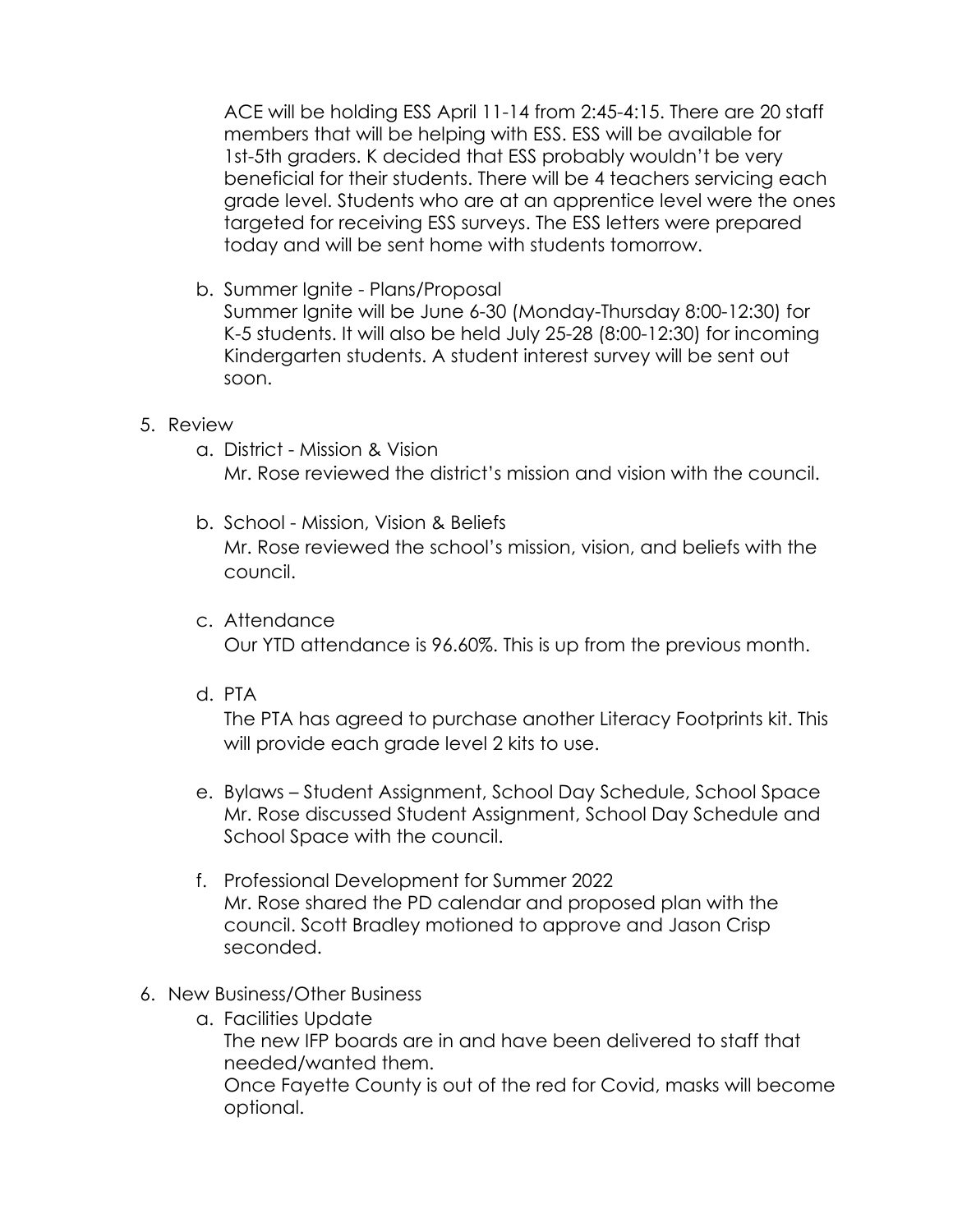The kindergarten promotion will be on May 18. The 5th-grade promotion will be on May 19.

b. School Safety

ACE has conducted all safety drills.

- c. Enrollment Projections 2022-2023 ACE has been projected at 536 for the 22-23 school year. We will be staffed at 511.
- d. Staffing for 2022-2023 (Certified, Classified, Administrative)
	- ACE will have 14 primary teachers (2 less than current) and 6.5 intermediate teachers (1.5 less than current). We have also lost 2 classified positions.
	- Council said that they value class size and don't want classes much larger than capsize.
	- By using ESSER funds and cashing in other money, other certified teachers can be purchased (classroom and intervention).
	- Spanish will be kept as it is a grant-funded position and not school-funded.
	- We are only required to have a .5 librarian if we get the RTA grant, only .2 is required if we do not get the RTA grant. If we move to .5 in library, this saves us approximately \$40,000.
	- If we receive the RTA grant, we will be required to pay .4 or .5 of the salary (approximately \$60,000). We will not know if we receive this grant until April 22.
	- Intervention will be cut to 2 positions; 1 reading and 1 math. One of these positions will also serve as MTSS.
	- Discussion occurred between council members about how to use the staffing money and what positions could be cut/changed to fit within the budget.
	- Discussion also occurred about offering teachers with the most seniority "open" positions and that teachers with a K-5 certification are able to teach all subject/content areas.
	- ACE will no longer have a FRYSC after June 30, 2022, due to low free and reduced lunch numbers.

The council decided to have 4 related arts, a .5 library, and 4 classrooms per grade K-5.

Mr. Spivey motioned to approve the above staffing. Julie Brown seconded.

e. PD Approvals

By consensus, the council approved